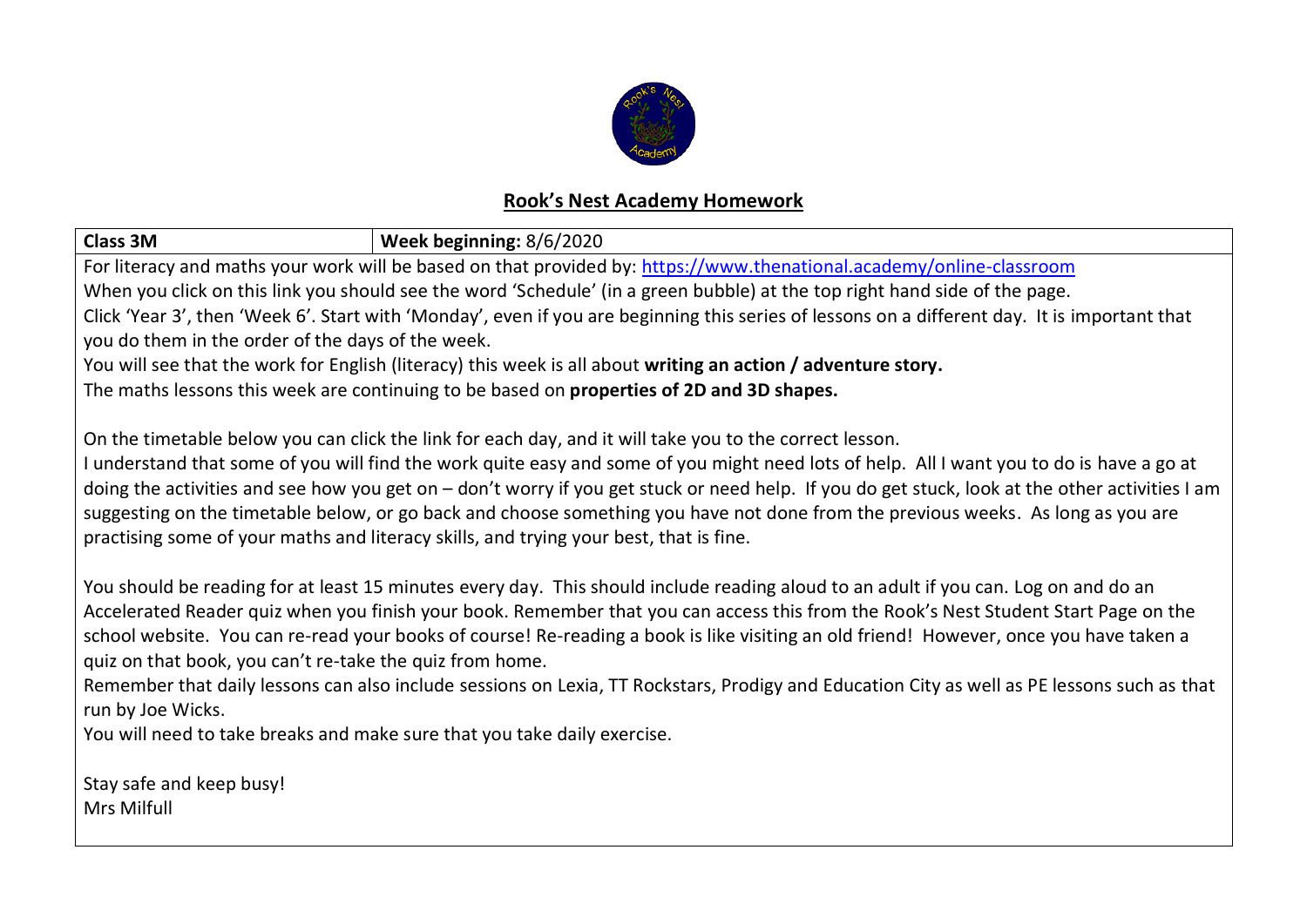|               | Literacy / English   | <b>Mathematics</b>   | <b>Other activities</b>                                                                              |  |  |  |
|---------------|----------------------|----------------------|------------------------------------------------------------------------------------------------------|--|--|--|
| <b>Monday</b> | https://www.thenat   | https://www.thenati  | Science:                                                                                             |  |  |  |
|               | ional.academy/year-  | onal.academy/year-   | TOPIC - Light: Shadows                                                                               |  |  |  |
|               | 3/english/story-     | 3/maths/to-          | The science lesson this week is all about how the size of a shadow depends on the size of the        |  |  |  |
|               | reading-             | describe-2-d-shapes- | object blocking the light, and the position of the light source.                                     |  |  |  |
|               | comprehension-       | based-on-their-      | https://onedrive.live.com/view.aspx?resid=54CF08BDFC25132B!23267&ithint=file%2cpptx&auth             |  |  |  |
|               | predict-and-         | properties-year-3-   | key=!ADII7lk5osd-AvU                                                                                 |  |  |  |
|               | inference-year-3-    | $wk6-1$              | If you don't have any chalk to trace your outline, you could put a piece of paper on the floor,      |  |  |  |
|               | $wk6-1$              |                      | weight it down at the corners, and trace the shadow of a small object, such as a toy. You can        |  |  |  |
| Tuesday       | https://www.thenat   | https://www.thenati  | complete the activity indoors using a torch if it is not a very sunny day.                           |  |  |  |
|               | ional.academy/year-  | onal.academy/year-   |                                                                                                      |  |  |  |
|               | 3/english/story-     | 3/maths/to-draw-2-   | French:                                                                                              |  |  |  |
|               | reading-             | d-shapes-based-on-   | This week your song to learn names the different objects that might be found in a bedroom. I do      |  |  |  |
|               | comprehension-       | their-properties-    | not have un vélo or un hibou in my bedroom, do you?                                                  |  |  |  |
|               | fact-retrieval-year- | year-3-wk6-2         | https://www.youtube.com/watch?v=CUAsT_mI5TY                                                          |  |  |  |
|               | $3-wk6-2$            |                      |                                                                                                      |  |  |  |
| Wednesday     | https://www.thenat   | https://www.thenati  | Lego challenge:                                                                                      |  |  |  |
|               | ional.academy/year-  | onal.academy/year-   | Do you have any Lego? Sometimes it is nice to create something of your own rather than               |  |  |  |
|               | 3/english/story-     | 3/maths/to-          | following the instructions that came with the set.                                                   |  |  |  |
|               | identifying-the-     | describe-the-        | See the next page for some Lego challenges. You could take photos of your creations and upload       |  |  |  |
|               | features-of-a-text-  | properties-of-3d-    | them to the school Twitter page or send them to: headteacher@rooksnest.wakefield.sch.uk              |  |  |  |
|               | year-3-wk6-3         | shapes-year-3-wk6-3  | Make sure you mark it for my attention. I would love to see what you build!                          |  |  |  |
|               |                      |                      |                                                                                                      |  |  |  |
| Thursday      | https://www.thenat   | https://www.thenati  | Food:                                                                                                |  |  |  |
|               | ional.academy/year-  | onal.academy/year-   | Can you bake or cook something using the ingredients you have at home? Look online or in             |  |  |  |
|               | 3/english/story-     | 3/maths/to-identify- | recipe books for ideas. Remember to ask a grown-up to help with cutting or slicing if you need to    |  |  |  |
|               | spag-focus-          | and-describe-        | use a knife, and don't forget to help with the clearing up!                                          |  |  |  |
|               | prepositions-year-3- | symmetry-in-2d-      |                                                                                                      |  |  |  |
|               | wk6-4                | shapes-year-3-wk6-4  | <b>Food and Art:</b>                                                                                 |  |  |  |
|               |                      |                      | Have you ever printed a picture using potatoes? The trick is, to check your potato is sliced         |  |  |  |
| Friday        | https://www.thenat   | https://www.thenati  | straight across, then scribe a pattern on to it. Using a pencil works, but an old nail or screw will |  |  |  |
|               | ional.academy/year-  | onal.academy/year-   | cut a deeper pattern.                                                                                |  |  |  |
|               | 3/english/story-     | 3/maths/to-revise-   | Paint onto an old sponge, then press the potato onto the sponge.                                     |  |  |  |
|               | continue-a-story-    | shapes-year-3-wk6-5  | Then press your potato on to your paper, and your pattern should appear!                             |  |  |  |
|               | year-3-wk6-5         |                      | How many times can you repeat your pattern before needing to press your potato back on to the        |  |  |  |
|               |                      |                      | sponge? Again, send your work to: headteacher@rooksnest.wakefield.sch.uk                             |  |  |  |